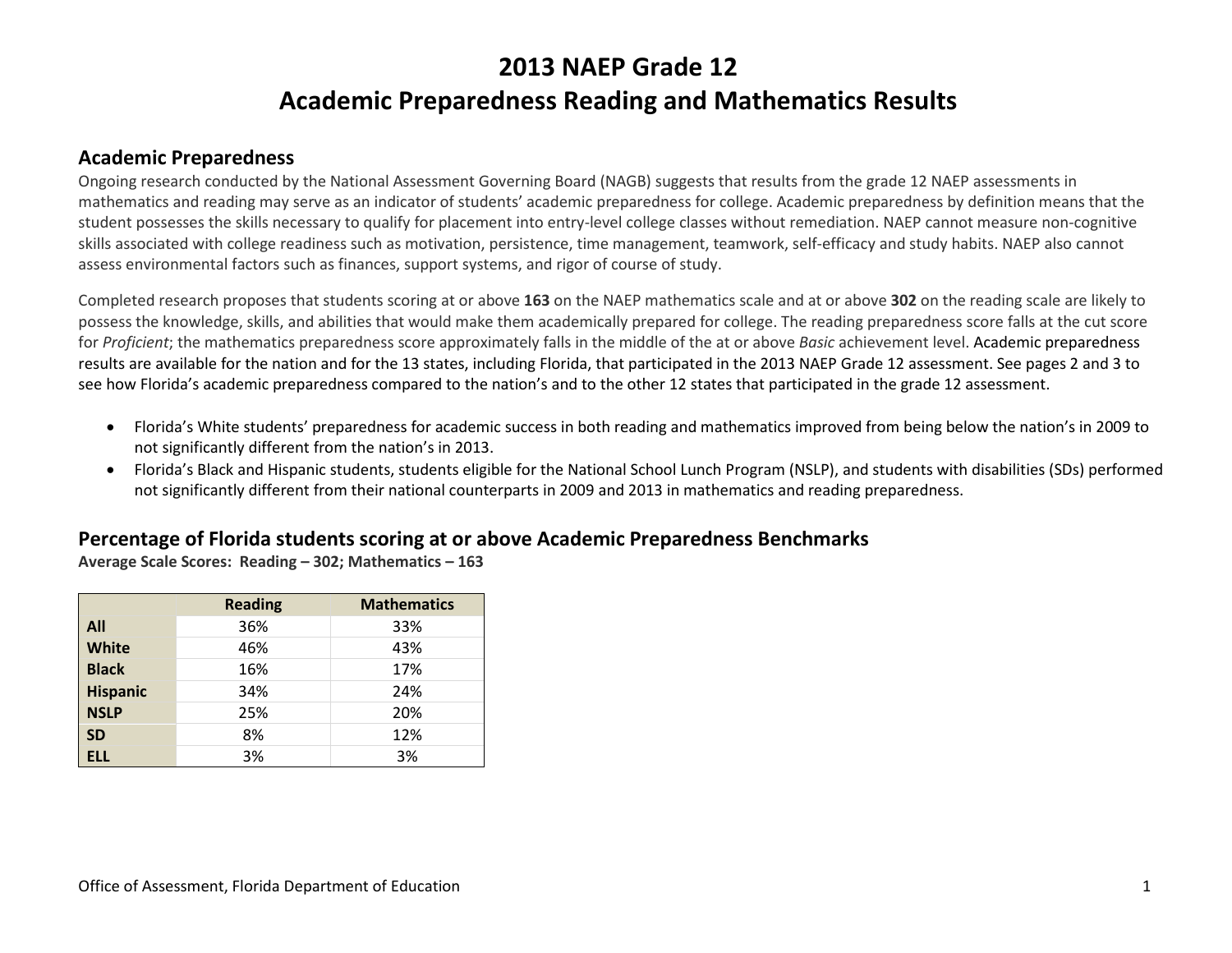## **2009 and 2013 NAEP Grade 12 Reading - Preparedness Rankings – 302 average scale score**

Jurisdictions *italicized* and highlighted in green were significantly higher than Florida. Jurisdictions highlighted in blue and denoted by a "\*"were significantly lower than Florida. Jurisdictions not highlighted were not significantly different from Florida.

|                |           |         | All       |              |           | White   |           | <b>Black</b>   |           |            |           |            |
|----------------|-----------|---------|-----------|--------------|-----------|---------|-----------|----------------|-----------|------------|-----------|------------|
| Rank           | 2009      | Percent | 2013      | <b>Score</b> | 2009      | Percent | 2013      | <b>Percent</b> | 2009      | Percent    | 2013      | Percent    |
| 1              | <b>MA</b> | 46      | CT        | 50           | CT        | 52      | CT        | 58             | <b>WV</b> | 21         | <b>CT</b> | 26         |
| 2 <sup>1</sup> | NH        | 44      | NH        | 45           | MA        | 50      | NJ        | 51             | MA        | 21         | <b>NJ</b> | 19         |
| 3              | CT        | 43      | <b>MA</b> | 43           | IL        | 48      | IL.       | 50             | IA        | 21         | MA        | 18         |
| 4              | <b>SD</b> | 40      | ID        | 41           | NJ        | 47      | MA        | 50             | IL        | 20         | FL.       | 16         |
| 5              | IL        | 40      | NJ        | 41           | <b>NH</b> | 44      | ID        | 46             | <b>FL</b> | 17         | <b>WV</b> | 15         |
| 6              | IA        | 39      | IA        | 40           | SD        | 42      | FL.       | 46             | <b>NJ</b> | 16         | IL.       | 15         |
| 7              | ID        | 39      | <b>SD</b> | 39           | ID        | 42      | <b>NH</b> | 45             | <b>CT</b> | 15         | IA        | 15         |
| 8              | NJ        | 39      | IL.       | 39           | IA        | 40      | IA        | 43             | AR        | 9          | AR        | 12         |
| 9              | FL.       | 32      | MI        | 37           | FL.       | 39      | MI        | 42             | SD        | $\ddagger$ | MI        | 12         |
| 10             | AR        | 29      | FL.       | 36           | AR        | 36      | SD        | 42             | <b>NH</b> | $\ddagger$ | <b>TN</b> | 12         |
| <b>11</b>      | <b>WV</b> | 29      | AR        | 33           | <b>WV</b> | 29      | AR        | 40             | ID        | $\ddagger$ | <b>SD</b> | $\ddagger$ |
| 12             |           |         | <b>TN</b> | $31*$        |           |         | <b>TN</b> | $38*$          |           |            | <b>NH</b> | $\ddagger$ |
| 13             |           |         | <b>WV</b> | $28*$        |           |         | <b>WV</b> | $29*$          |           |            | ID        | $\ddagger$ |
|                | NP        | 37      | <b>NP</b> | 36           | NP        | 45      | <b>NP</b> | 46             | <b>NP</b> | 16         | <b>NP</b> | 15         |

|                |           |         | Hispanic  |              |           |         | <b>National School Lunch Program</b> |         | <b>Students with Disabilities</b> |         |           |                |  |
|----------------|-----------|---------|-----------|--------------|-----------|---------|--------------------------------------|---------|-----------------------------------|---------|-----------|----------------|--|
| Rank           | 2009      | Percent | 2013      | <b>Score</b> | 2009      | Percent | 2013                                 | Percent | 2009                              | Percent | 2013      | Percent        |  |
|                | IA        | 27      | <b>FL</b> | 34           | <b>SD</b> | 28      | <b>NH</b>                            | 32      | MA                                | 11      | <b>CT</b> | 16             |  |
| $\overline{2}$ | <b>FL</b> | 26      | <b>CT</b> | 26           | ID        | 27      | ID                                   | 29      | <b>CT</b>                         | 11      | <b>NH</b> | 14             |  |
| 3              | СT        | 24      | IL        | 24           | <b>NH</b> | 26      | <b>CT</b>                            | 27      | <b>NH</b>                         | 10      | MA        | 12             |  |
| 4              | IL        | 24      | IA        | 24           | IA        | 25      | <b>SD</b>                            | 26      | IL                                | 10      | <b>NJ</b> | 11             |  |
| 5              | <b>MA</b> | 21      | <b>MA</b> | 23           | MA        | 23      | FL.                                  | 25      | FL.                               | 9       | IL        | 11             |  |
| 6              | <b>NJ</b> | 20      | <b>TN</b> | 23           | IL        | 21      | IA                                   | 24      | <b>NJ</b>                         | 9       | <b>FL</b> | 8              |  |
| 7              | AR        | 19      | MI        | 22           | <b>FL</b> | 21      | MA                                   | 24      | IA                                | 5       | MI        | 7              |  |
| 8              | ID        | 15      | AR        | 22           | <b>CT</b> | 20      | MI                                   | 24      | <b>WV</b>                         | 4       | ID        | 6              |  |
| 9              | <b>WV</b> | $\pm$   | NJ        | $20*$        | AR        | 20      | IL.                                  | 23      | ID                                | 3       | <b>SD</b> | 6              |  |
| 10             | SD        | $\pm$   | ID        | $19*$        | <b>WV</b> | 19      | AR                                   | 22      | AR                                | 3       | AR        | 5              |  |
| 11             | <b>NH</b> | $\pm$   | <b>WV</b> | $\ddagger$   | <b>NJ</b> | 18      | <b>WV</b>                            | 22      | <b>SD</b>                         | 3       | <b>TN</b> | 4              |  |
| 12             |           |         | <b>SD</b> | $\pm$        |           |         | N <sub>J</sub>                       | 21      |                                   |         | <b>WV</b> | $\overline{2}$ |  |
| 13             |           |         | <b>NH</b> | $\ddagger$   |           |         | <b>TN</b>                            | 19      |                                   |         | IA        | $\overline{2}$ |  |
|                | <b>NP</b> | 21      | <b>NP</b> | 22           | <b>NP</b> | 21      | <b>NP</b>                            | 22      | <b>NP</b>                         | 8       | <b>NP</b> | 7              |  |

NP = National Public ‡Reporting threshold not met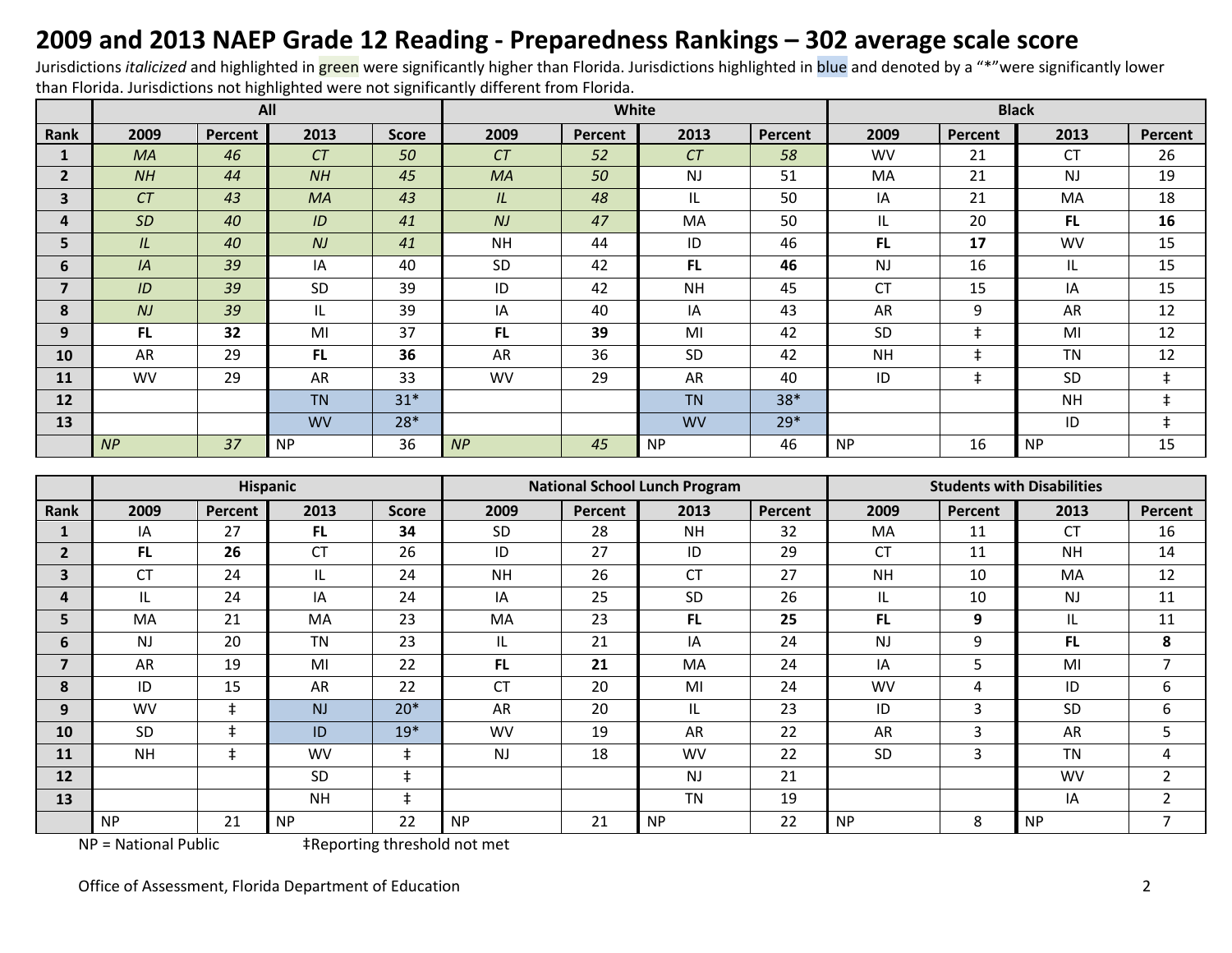## **2009 and 2013 NAEP Grade 12 Mathematics - Preparedness Ranking – 163 average scale score**

Jurisdictions *italicized* and highlighted in green were significantly higher than Florida*.* Jurisdictions highlighted in blue and denoted by a "\*" were significantly lower than Florida. Jurisdictions not highlighted were not significantly different from Florida.

|                |           |         | All            |              |           | White   |           |         | <b>Black</b> |            |           |            |  |
|----------------|-----------|---------|----------------|--------------|-----------|---------|-----------|---------|--------------|------------|-----------|------------|--|
| Rank           | 2009      | Percent | 2013           | <b>Score</b> | 2009      | Percent | 2013      | Percent | 2009         | Percent    | 2013      | Percent    |  |
| 1              | <b>MA</b> | 51      | <b>MA</b>      | 49           | <b>MA</b> | 57      | CT        | 56      | IA           | 19         | <b>MA</b> | 22         |  |
| $\mathbf{2}$   | NH        | 48      | NH             | 48           | NJ        | 55      | NJ        | 56      | MA           | 18         | NJ        | 22         |  |
| 3              | <b>SD</b> | 47      | NJ             | 47           | CT        | 53      | IL        | 54      | <b>NJ</b>    | 18         | <b>FL</b> | 17         |  |
| 4              | NJ        | 44      | CT             | 47           | IL.       | 50      | MA        | 54      | FL.          | 14         | <b>WV</b> | 16         |  |
| 5              | CT        | 43      | <b>SD</b>      | 46           | <b>SD</b> | 50      | <b>SD</b> | 50      | IL           | 13         | <b>CT</b> | 15         |  |
| 6              | IA        | 42      | IA             | 43           | NH        | 48      | <b>NH</b> | 48      | <b>CT</b>    | 13         | MI        | 12         |  |
| $\overline{7}$ | IL        | 41      | IL             | 41           | IA        | 44      | IA        | 46      | <b>AR</b>    | $6*$       | IA        | 11         |  |
| 8              | ID        | 38      | ID             | 41           | ID        | 40      | ID        | 46      | <b>WV</b>    | $6*$       | AR        | 10         |  |
| 9              | FL.       | 32      | M <sub>l</sub> | 40           | <b>FL</b> | 40      | MI        | 46      | SD           | $\ddagger$ | IL        | 10         |  |
| 10             | AR        | 30      | AR             | 34           | AR        | 38      | FL.       | 43      | <b>NH</b>    | $\ddagger$ | <b>TN</b> | 10         |  |
| 11             | <b>WV</b> | $25*$   | <b>FL</b>      | 33           | <b>WV</b> | $25*$   | AR        | 42      | ID           | $\ddagger$ | SD        | $\ddagger$ |  |
| 12             |           |         | <b>TN</b>      | 29           |           |         | <b>TN</b> | 36      |              |            | <b>NH</b> | $\ddagger$ |  |
| 13             |           |         | <b>WV</b>      | $26*$        |           |         | <b>WV</b> | $26*$   |              |            | ID        | $\ddagger$ |  |
|                | NP        | 38      | NP             | 38           | NP        | 48      | <b>NP</b> | 49      | <b>NP</b>    | 13         | <b>NP</b> | 15         |  |

|                         |                |            | Hispanic  |              |           |         | <b>National School Lunch Program Eligibility</b> |         | <b>Students with Disabilities</b> |         |           |                |  |
|-------------------------|----------------|------------|-----------|--------------|-----------|---------|--------------------------------------------------|---------|-----------------------------------|---------|-----------|----------------|--|
| Rank                    | 2009           | Percent    | 2013      | <b>Score</b> | 2009      | Percent | 2013                                             | Percent | 2009                              | Percent | 2013      | Percent        |  |
|                         | FL.            | 25         | <b>MA</b> | 27           | NH        | 32      | NH                                               | 29      | <b>MA</b>                         | 22      | <b>CT</b> | 21             |  |
| $\overline{2}$          | IL             | 24         | <b>NJ</b> | 26           | <b>SD</b> | 32      | <b>SD</b>                                        | 28      | NH                                | 20      | MA        | 15             |  |
| $\overline{\mathbf{3}}$ | MA             | 21         | AR        | 25           | <b>MA</b> | 28      | <b>NJ</b>                                        | 27      | CT                                | 19      | <b>FL</b> | 12             |  |
| 4                       | N <sub>J</sub> | 19         | <b>FL</b> | 24           | ID        | 27      | <b>MA</b>                                        | 26      | <b>NJ</b>                         | 14      | <b>NH</b> | 12             |  |
| 5                       | IA             | 16         | IL        | 23           | IA        | 22      | ID                                               | 26      | FL.                               | 7       | <b>NJ</b> | 12             |  |
| 6                       | AR             | 16         | <b>CT</b> | 22           | FL.       | 21      | AR                                               | 22      | ID                                | 6       | SD        | 8              |  |
| 7                       | <b>CT</b>      | $15*$      | IA        | 19           | IL.       | 18      | IA                                               | 21      | IA                                | 6       | IL        | 7              |  |
| 8                       | ID             | $15*$      | MI        | 17           | <b>NJ</b> | 18      | IL                                               | 21      | IL                                | 6       | MI        | $\overline{7}$ |  |
| 9                       | <b>WV</b>      | $\ddagger$ | ID        | $16*$        | AR        | 16      | FL.                                              | 20      | <b>SD</b>                         | 5       | AR        | 6              |  |
| 10                      | <b>SD</b>      | $\pm$      | <b>TN</b> | 14           | <b>CT</b> | 15      | MI                                               | 20      | AR                                | 4       | ID        | 6              |  |
| 11                      | <b>NH</b>      | $\ddagger$ | <b>SD</b> | $\ddagger$   | <b>WV</b> | $14*$   | <b>CT</b>                                        | 19      | <b>WV</b>                         | 4       | IA        | $3*$           |  |
| 12                      |                |            | <b>NH</b> | $\ddagger$   |           |         | <b>WV</b>                                        | 17      |                                   |         | <b>WV</b> | $3*$           |  |
| 13                      |                |            | <b>WV</b> | $\ddagger$   |           |         | <b>TN</b>                                        | $14*$   |                                   |         | <b>TN</b> | $2*$           |  |
|                         | <b>NP</b>      | 20         | <b>NP</b> | 23           | <b>NP</b> | 20      | <b>NP</b>                                        | 22      | <b>NP</b>                         | 10      | <b>NP</b> | 10             |  |

NP = National Public ‡Reporting threshold not met

Office of Assessment, Florida Department of Education 3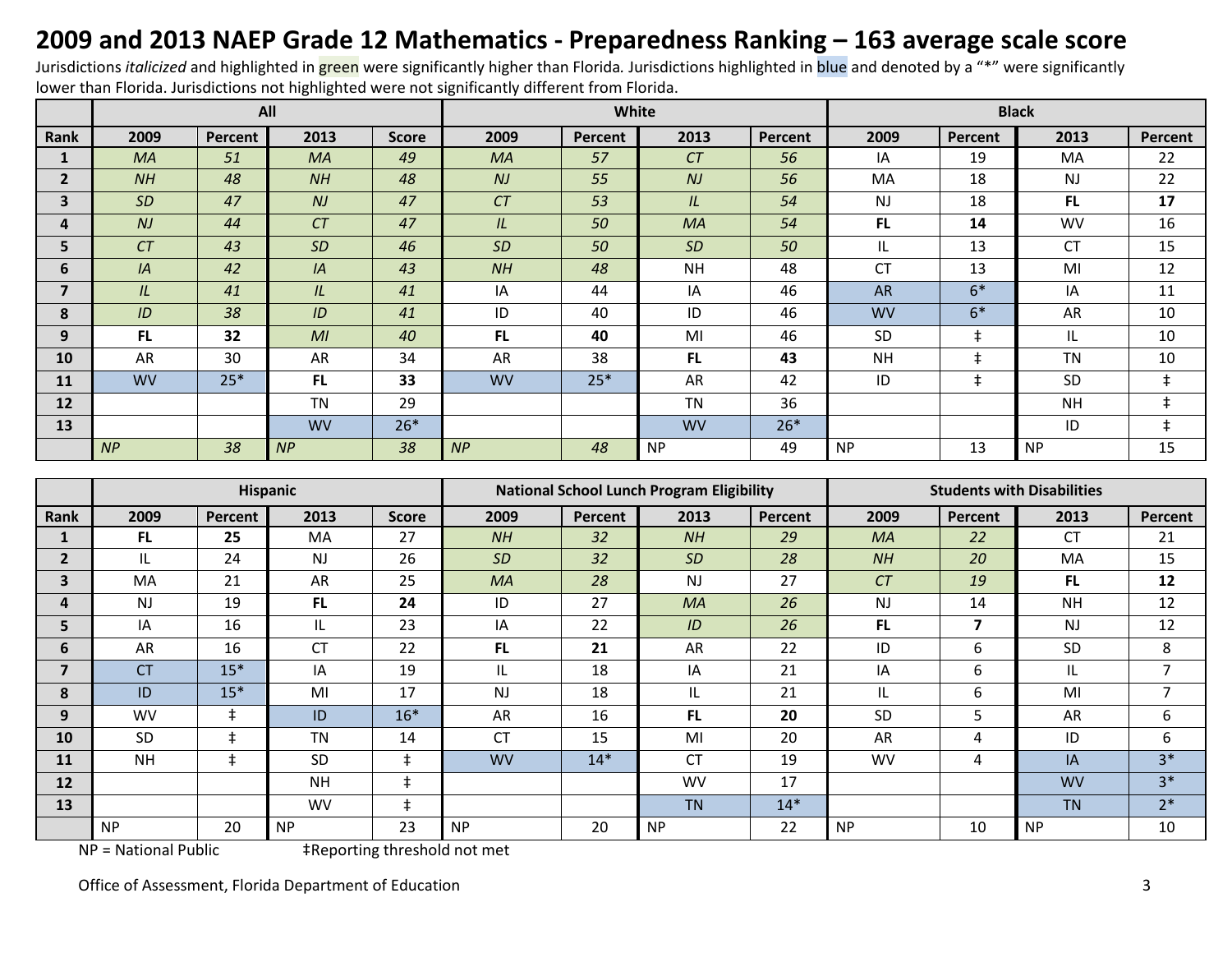## **2013 Grade 12 Highest Level Mathematics Course Rankings – All Students**

Jurisdictions *italicized* and highlighted in green were significantly higher than Florida. Jurisdictions highlighted in blue and denoted by a "\*"were significantly lower than Florida. Jurisdictions not highlighted were not significantly different from Florida.

|      | <b>Calculus</b> |                   | <b>Pre-Calculus</b> |            | <b>Trigonometry of Algebra II</b> |            |              | Geometry   | Algebra 1 or less |               |
|------|-----------------|-------------------|---------------------|------------|-----------------------------------|------------|--------------|------------|-------------------|---------------|
| Rank | <b>State</b>    | <b>Percentage</b> | <b>State</b>        | Percentage | <b>State</b>                      | Percentage | <b>State</b> | Percentage | <b>State</b>      | Percentage    |
|      | MA              | 26                | MA                  | 30         | <b>TN</b>                         | 64         | ID           | 16         | IA                | 10            |
|      | CT              | 24                | <b>SD</b>           | 30         | <b>WV</b>                         | 63         | WV           | 12         | <b>NH</b>         | 5             |
|      | N <sub>J</sub>  | 24                | CT                  | 29         | <b>FL</b>                         | 59         | <b>NH</b>    | 10         | <b>SD</b>         | 3             |
|      | IL              | 20                | NJ                  | 25         | AR                                | 57         | IA           | 10         | ID                | 3             |
|      | NH              | 19                | AR                  | 24         | MI                                | $53*$      | <b>SD</b>    | 9          | <b>NJ</b>         | 3.            |
| 6    | M <sub>l</sub>  | 18                | IL                  | 24         | IL                                | 46*        | FL.          | 8          | IL                | $\mathcal{P}$ |
|      | <b>SD</b>       | 16                | M <sub>l</sub>      | 23         | <b>NH</b>                         | $44*$      | IL           | 7          | AR                |               |
| 8    | IA              | 16                | <b>NH</b>           | 22         | ID                                | $44*$      | <b>AR</b>    | $6*$       | <b>FL</b>         |               |
| 9    | ID              | 15                | IA                  | 22         | SD                                | $43*$      | <b>NJ</b>    | $6*$       | MA                |               |
| 10   | <b>TN</b>       | 13                | ID                  | 22         | IA                                | $42*$      | <b>CT</b>    | $6*$       | <b>WV</b>         |               |
| 11   | <b>FL</b>       | 12                | <b>TN</b>           | 19         | <b>NJ</b>                         | $42*$      | <b>MA</b>    | $5*$       | <b>CT</b>         |               |
| 12   | AR              | 11                | FL                  | 19         | <b>CT</b>                         | 39*        | MI           | $4*$       | MI                |               |
| 13   | <b>WV</b>       | 10                | <b>WV</b>           | $14*$      | <b>MA</b>                         | 38*        | <b>TN</b>    | $4*$       | <b>TN</b>         | $1*$          |
|      | NP              | 17                | NP                  | 24         | <b>NP</b>                         | 46*        | <b>NP</b>    | 9          | NP                | 4             |

#### **2013 Grade 12 Highest Level Mathematics Course Rankings – White Students**

|      | <b>Calculus</b> |            | <b>Pre-Calculus</b> |            | <b>Trigonometry of Algebra II</b> |            |              | Geometry   | Algebra 1 or less |               |
|------|-----------------|------------|---------------------|------------|-----------------------------------|------------|--------------|------------|-------------------|---------------|
| Rank | <b>State</b>    | Percentage | <b>State</b>        | Percentage | <b>State</b>                      | Percentage | <b>State</b> | Percentage | <b>State</b>      | Percentage    |
|      | CT              | 28         | <b>MA</b>           | 31         | <b>TN</b>                         | 65         | ID           | 15         | IA                | 10            |
|      | MA              | 27         | <b>SD</b>           | 31         | WV                                | 63         | WV           | 12         | <b>NH</b>         | 5             |
|      | N <sub>J</sub>  | 26         | CT                  | 31         | <b>FL</b>                         | 56         | NH           | 10         | ID                | 3             |
| 4    | IL              | 24         | IL                  | 28         | AR                                | 54         | IA           | 10         | <b>NJ</b>         | 3             |
| 5    | M <sub>l</sub>  | 20         | NJ                  | 27         | MI                                | 52         | <b>FL</b>    | 8          | <b>SD</b>         |               |
|      | <b>NH</b>       | 19         | AR                  | 27         | <b>NH</b>                         | 45*        | <b>SD</b>    | 7          | IL                | $\mathcal{P}$ |
|      | <b>SD</b>       | 17         | ID                  | 23         | ID                                | 43*        | IL           |            | AR                |               |
| 8    | ID              | 17         | MI                  | 23         | IA                                | 43*        | <b>AR</b>    | 6          | <b>FL</b>         |               |
| 9    | IA              | 16         | <b>NH</b>           | 22         | SD                                | $42*$      | <b>NJ</b>    | 6          | <b>CT</b>         |               |
| 10   | <b>FL</b>       | 14         | IA                  | 22         | IL                                | 39*        | MI           | $5*$       | WV                |               |
| 11   | <b>TN</b>       | 13         | <b>FL</b>           | 20         | NJ                                | 39*        | <b>CT</b>    | $4*$       | MA                |               |
| 12   | AR              | 11         | <b>TN</b>           | 18         | <b>MA</b>                         | $37*$      | MA           | $4*$       | MI                |               |
| 13   | <b>WV</b>       | $10*$      | <b>WV</b>           | $14*$      | <b>CT</b>                         | $36*$      | <b>TN</b>    | $4*$       | <b>TN</b>         |               |
|      | NP              | 19         | <b>NP</b>           | 24         | <b>NP</b>                         | 45*        | <b>NP</b>    | 8          | NP                | 4             |

NP = National Public

Office of Assessment, Florida Department of Education 4